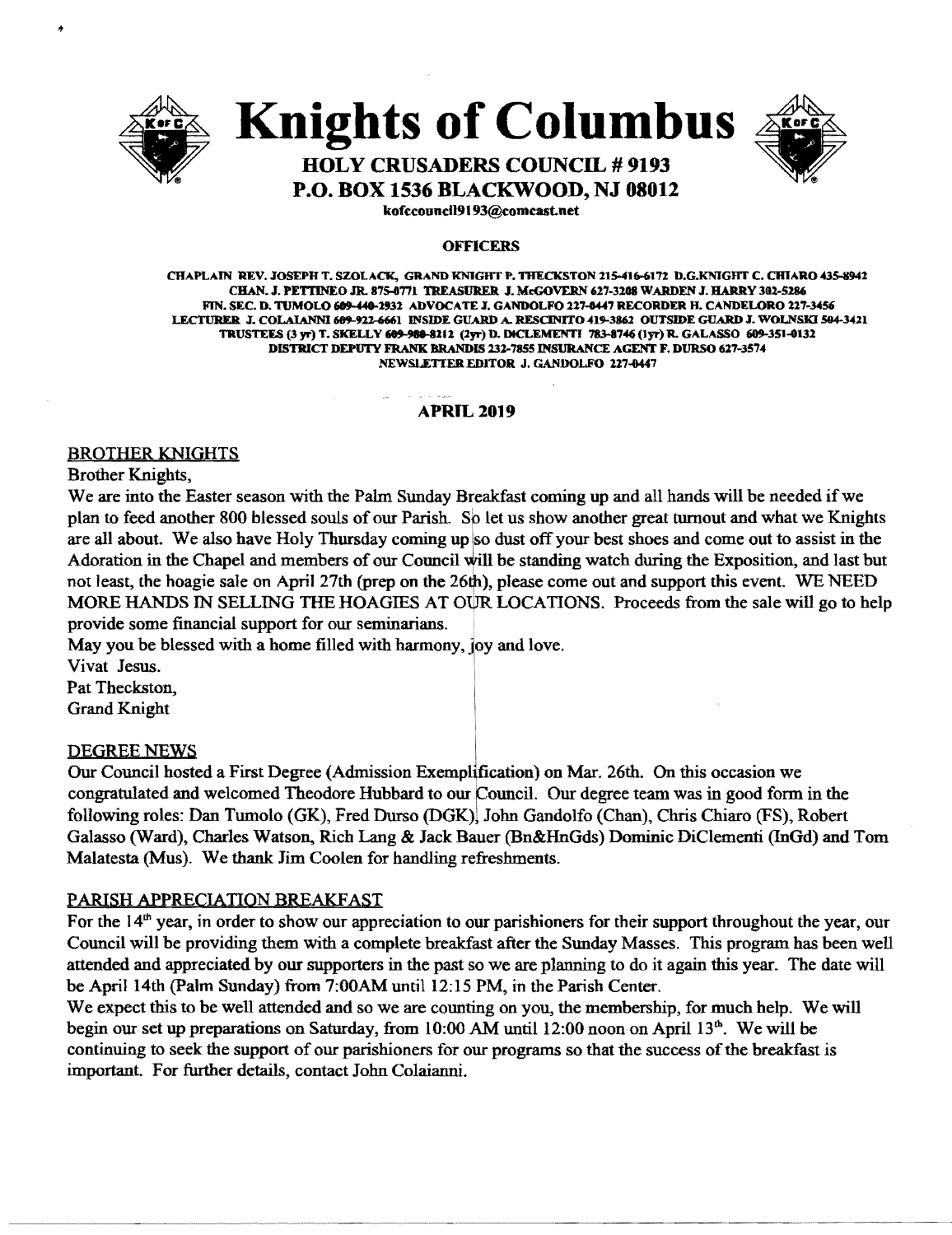#### KNIGHT OF THE MONTH

The Knight of the month for April is John Colaianni (service to the Council). Our Family of the month for April is Dominic DiCleminti and family (worthy Trustee) Congratulations and thank you.

#### HOAQIESALE

Saturday, April 27th, we will be having another hoagie sale. We will begin preparing the ingredients on Friday, April 26th, from about 10 AM to 12 PM in the Parish Center. We will start making the hoagies at 6 AM in the same place. The production function has been successful but we're not done. We need commitments to sell the hoagies at several business locations later in the morning and after all Masses on Saturday. Please sign up to be a part of the sales end of the program. Our inflation fighting prices are \$5.00 each, still the best deal in town. John Colaianni is our director so let's work together and make this sale another success. Proceeds from the sale will go toward the support of our seminarians.

#### HOLY THURSDAY VIGIL

Our Council has made a commitment to stand watch during the exposition of the Blessed Sacrament, following Mass on Holy Thursday evening. Dress for the occasion is tuxedo with ba1dric. We need additional volunteers. To participate, or for further details, contact Barry Start (384-5884).

### SOUP & SCRIPTURE

During Lent, OLOH will once again sponsor a Soup & Scripture Program asking each parish ministry to provide the soup for a particular Friday night. Our Council made a commitment to provide the soup on the evening of March 8th. Our participation was an overwhelming success. The evening was very well attended and we provided them with 17 crock pots of soup. Great job brothers.

#### CHAPLAIN'S CORNER

The theme for the scripture portion of the Soup  $\&$ Scripture program is the gifts of the Holy Spirit. Here are the gifts of the Holy Spirit. Wisdom, Understanding, Counsel, Fortitude, Knowledge, Piety and Fear of the Lord.

#### SAVE THE DATE

The Annual Robert Stefano Memorial Golf Outing is seheduled for Friday June 7th, 2019. Very important-the major portion of funds for charity are raised hy tee ads and patron ads. Tee Ads \$150/Patron Ads \$75. We need members to ask businesses for Tee and Patron Ads. A signup form is enclosed with this newsletter. We will also need prizes for Chinese Auctions as well as door prizes. These are all very important parts of the fund raising effort.

#### COUNCIL ELECTIONS

Our Council elections will take place at our June 13th business meeting. Our Grand Knight, Pat Theckston has appointed a nominating committee that includes Dan Tumolo and John Gandolfo, to prepare a slate of candidates to be published in the May newsletter. If you a  $3<sup>rd</sup>$  degree member in good standing (dues paid) you are eligible to hold office in the CounciL Ifyou are interested in having your name placed in nomination, contact a member of the nominating committee or our Grand Knight. Finally, nominations may be made from the floor at the election meeting.

#### KNIGHTS OF COLUMBUS INSURANCE

As a Knight of Columbus field agent, I hear about group life insurance every week. If you have it, it's certainly not a bad thing, but it can be a misleading security blanket. Most times the amount offered is far from what you need, and the only way to determine what you need is with a comprehensive needs analysis. Your group coverage is not based on any analysis. Instead, they apply a formula: you make X amount in salary and the group life is either a flat amount or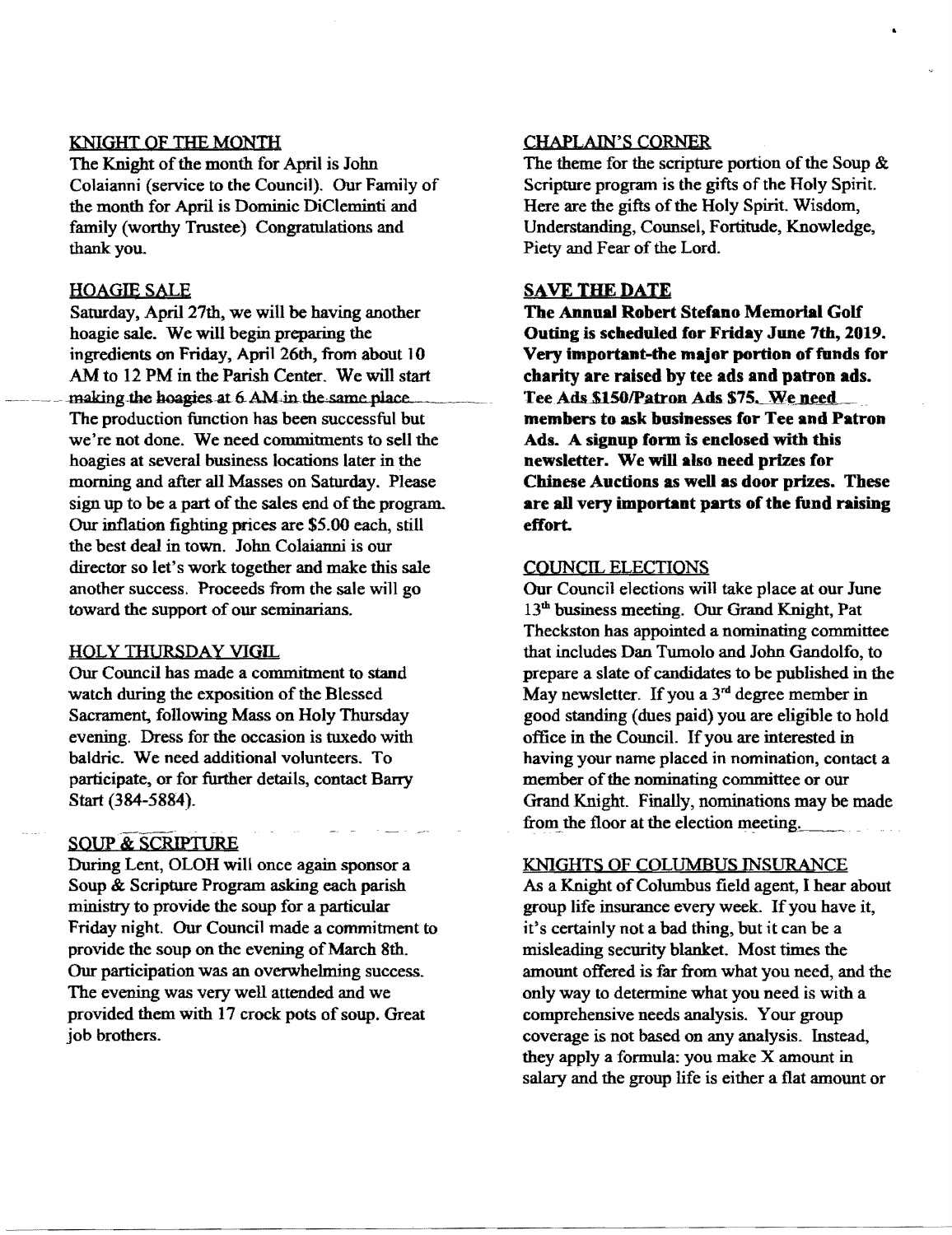a multiple of your salary (somewhere between 1.5 and 2.5 is common). Either way, it has nothing to do with the number of children you have, the mortgage balance you carry, or the amount of money your wife would need if you die. It's a completely random number. It can also disappear at any time. If the company experiences difficulty and budgets need to be cut, group life can be reduced or eliminated. And that decision could be made at the worst possible time for you. I can tell you how to blend your group benefit with your K ofC life insurance so things can be in your control. For further information please call me.for. an appointment.

Fred Durso, FICF, Field Agent, (856) 401-3055 Fred.durso@kofc.org

#### HONORARY MEMBER

Members tho have been members of the Order 25 consecutive years are designated honorary members. Our Council congratulates Albert Guarini on becoming an Honorary Member.

#### FOURTH DEGREE NEWS

We also congratulate Anthony Cirineo who took his 4th degree at the Palace on Feb. 17th. The Bishop Schad Assembly meets on the 3<sup>rd</sup> Wednesday of the month in the Parish Center.

#### FIRST FRIDAY ADORATION

Exposition of the Blessed Sacrament will take place in the Our Lady of Hope Chapel on First Friday, April 5th after the 9:00 AM Mass, continue until 7:00 PM, and close with Benediction. There is a sign up sheet in the rear of the Chapel to schedule a devotion time. Attendance has been better so let's keep the momentum going.

#### APRIL BIRTHDAYS AND ANNIVERSARIES

The following members or members of their families will celebrate their birthdays this month: Ernie Aukerman, Jack Bauer, Richard Calabrese, Annette Calabro, Bishop James Checchio, Ed

Condon, Robert Doyle, John Esposito, Mrs Jo-Ann Gandolfo, Harry Hamp, Tom Kelley, Edwin Kispert, Jeffrey G. Lilley, Dave Lusardi, Lee Martin, Michael Matulewicz, Paschal Nwako, Michael Petrone, Lester Palangi, Theresa Porcellini, Anthony Russo, Eric Stankiewicz, Antonio Tarantino, Patrick Theckston, Steven Thomas, Mrs. Linda Tolen, Jack Werner, James Worstall, Diane Woyciechowski and Raymond Zarzecki. Members celebrating their anniversaries are: Mr.& Mrs. Dan Riiff, Mr.& Mrs. Joseph Pettineo, Mr.&Mrs. Joseph Pettineo, Jr., Mr.&Mrs. Robert Esposito, Mr.&Mrs Fred Sulpizi, Mr.&Mrs. Albert Tucci and Mr.& Mrs. Paul Woyciechowski. CONGRATULATIONS. If we missed someone's birthday or anniversary, please contact John Gandolfo (227-0447) or gandy08012@comcast.net.

#### EDITORIAL

April is our busiest and most rewarding month of the Columbian Year. This month includes our Parish Appreciation Breakfast and a hoagie sale to benefit our seminarians. But most of all it includes the Feast of the Resurrection on Easter Sunday and the events of Holy Week leading up to this high feast. Vivat Jesus.

#### IMPORTANT DATES

Apr. 5 First Friday (OLOH Chapel) Apr. 11 Officers Meeting (7PM Parish Center) Apr. 11 Council Meeting (8PM Parish Center) Apr. 14 Parish Appreciation Breakfast Apr. 18 Holy Thursday Apr. 21 Easter Sunday Apr. 25 Council Meeting (8PM Parish Center) Apr. 27 Hoagie Sale May 3 First Friday (OLOH Chapel) May 3-5 People with Intellectual Disabilities May 9 Officers Meeting (7PM {Parish Center) May 9 Council Meeting (8PM Parish Center) May 16-18 Parish Family Festival May 17-19 State Convention (Wildwood) May 23 Council Meeting (8PM Parish Center) May 27 Memorial Day Mass & Twp. Parade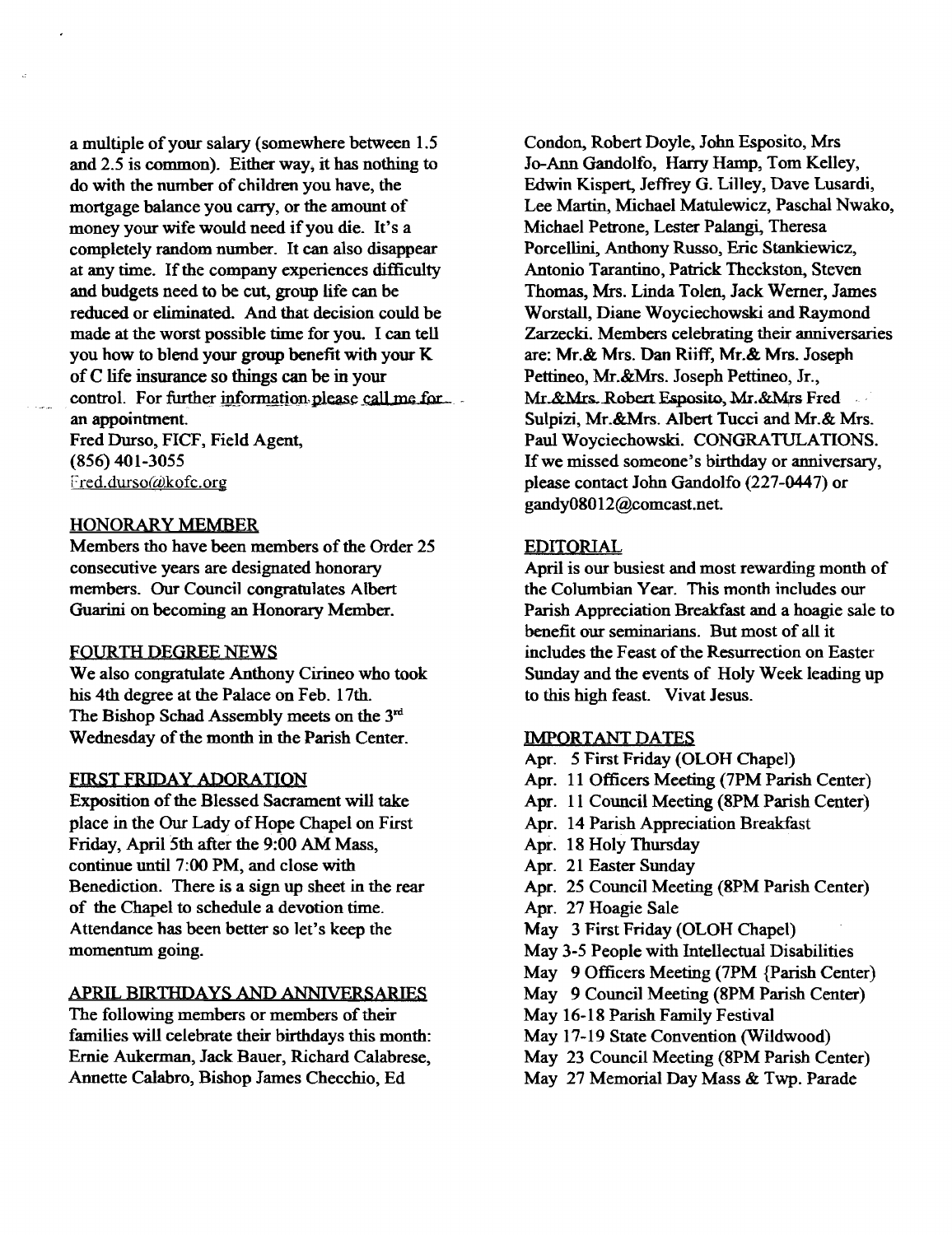# PARISH APPRECIATION BREAKFAST



# SUNDAY, APRIL 14th 7:00 AM UNTIL 12:15 OUR LADY OF HOPE PARISH CENTER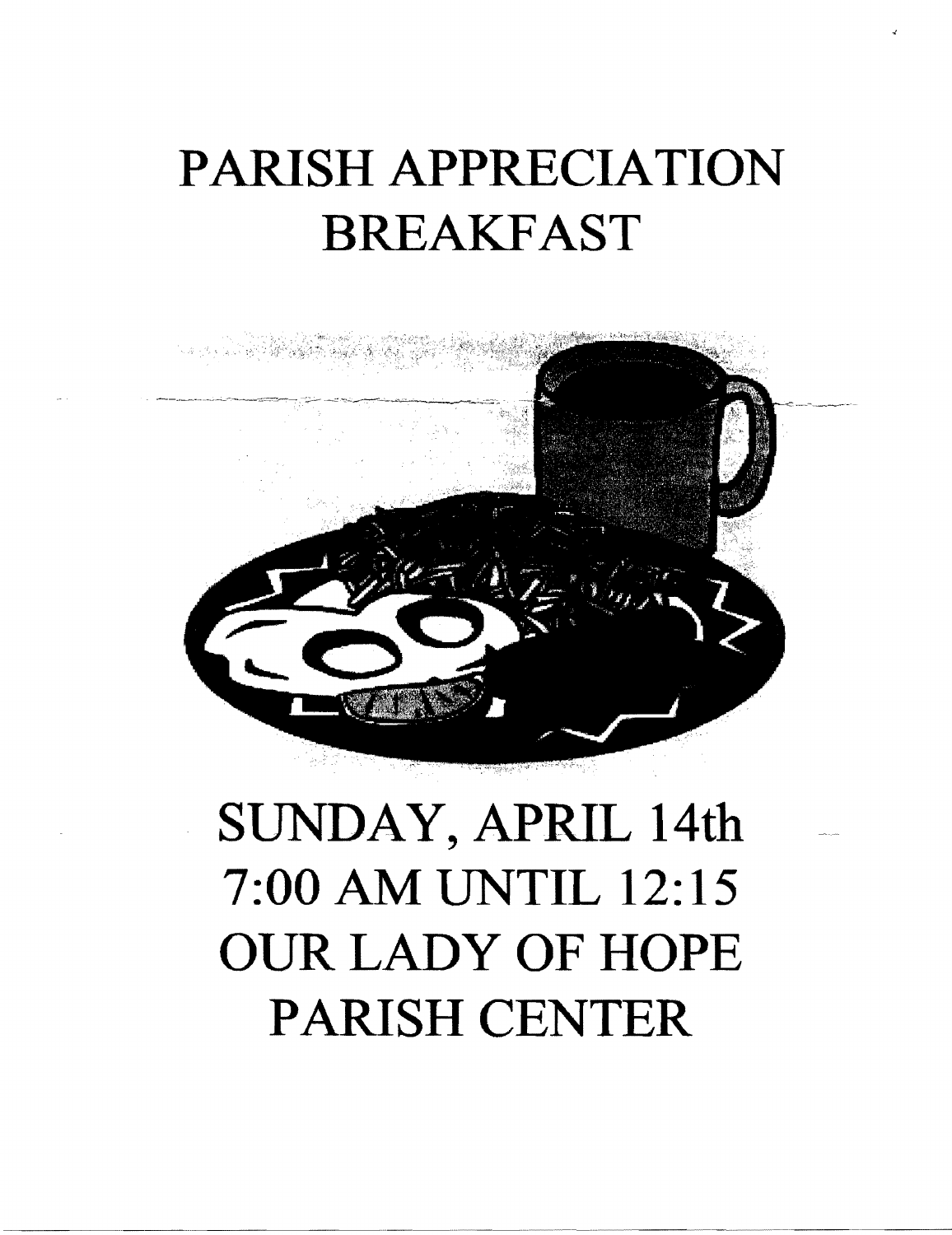

**JRnigbts of** ~oIumbus

Holy Crusaders Council, No. 9193 P.O. Box 1536 Blackwood, New Jersey 08012

Dear Friend(s):

Thank you for your support of our previous successful tournaments. We are pleased to announce the 11<sup>th</sup> annual "Bob Stefano Memorial Golf Tournament."

This year's tournament is scheduled for Friday, June 7, 2019 at Valleybrook Country Club. The activities will begin with registration and lunch at 11 :OOam, followed by a I :OOpm shotgun start.

We will, once again, be using a four (4) ball scramble format. There will be a "Hole in One" for a new Nissan vehicle, a "Hole in One" for \$10,000.00, "Longest Drive," and "Closest to the Pin" contests, as well as door prizes, a "Chinese Auction," and dinner following an enjoyable day of golf.

You have been very kind in assisting us in the past and we humbly ask for your continued support. Your help enables us to continue supporting individuals with mental disabilities, food banks, soup kitchens, veterans, and youth activities throughout southern New Jersey. Corporate Sponsorships are available, including Event, Lunch, Dinner, Cocktails, and Swag. See reverse side for a complete list. For further information, please call Shawn McGovern (609) 458-1889, Rich Calabrese (856) 236-1234, or John Colaianni  $(609)$  922-6661.

Visit our secure on-line store for corporate sponsorship and golf registration: www.KofC9193.org then click on the Golf Outing button.

We thank you for your past support and look forward to seeing you June 7<sup>th</sup>.

Sincerely,

Sincerely,

 $\label{eq:2.1} \frac{1}{2} \int_{\mathbb{R}^3} \frac{1}{\sqrt{2}} \left( \frac{1}{2} \int_{\mathbb{R}^3} \frac{1}{\sqrt{2}} \left( \frac{1}{2} \int_{\mathbb{R}^3} \frac{1}{\sqrt{2}} \right) \right) \frac{1}{\sqrt{2}} \, \mathrm{d} \mathcal{L} \, \mathrm{d} \mathcal{L} \, \mathrm{d} \mathcal{L} \, \mathrm{d} \mathcal{L} \, \mathrm{d} \mathcal{L} \, \mathrm{d} \mathcal{L} \, \mathrm{d} \mathcal{L} \, \mathrm{d} \mathcal{$ 

Pat Theckston Shawn McGovern Shawn McGovern Shawn McGovern Shawn McGovern Shawn McGovern Shawn McGovern Shawn McGovern Shawn McGovern Shawn McGovern Shawn McGovern Shawn McGovern Shawn McGovern Shawn McGovern Shawn McGover Grand Knight Golf Chairman